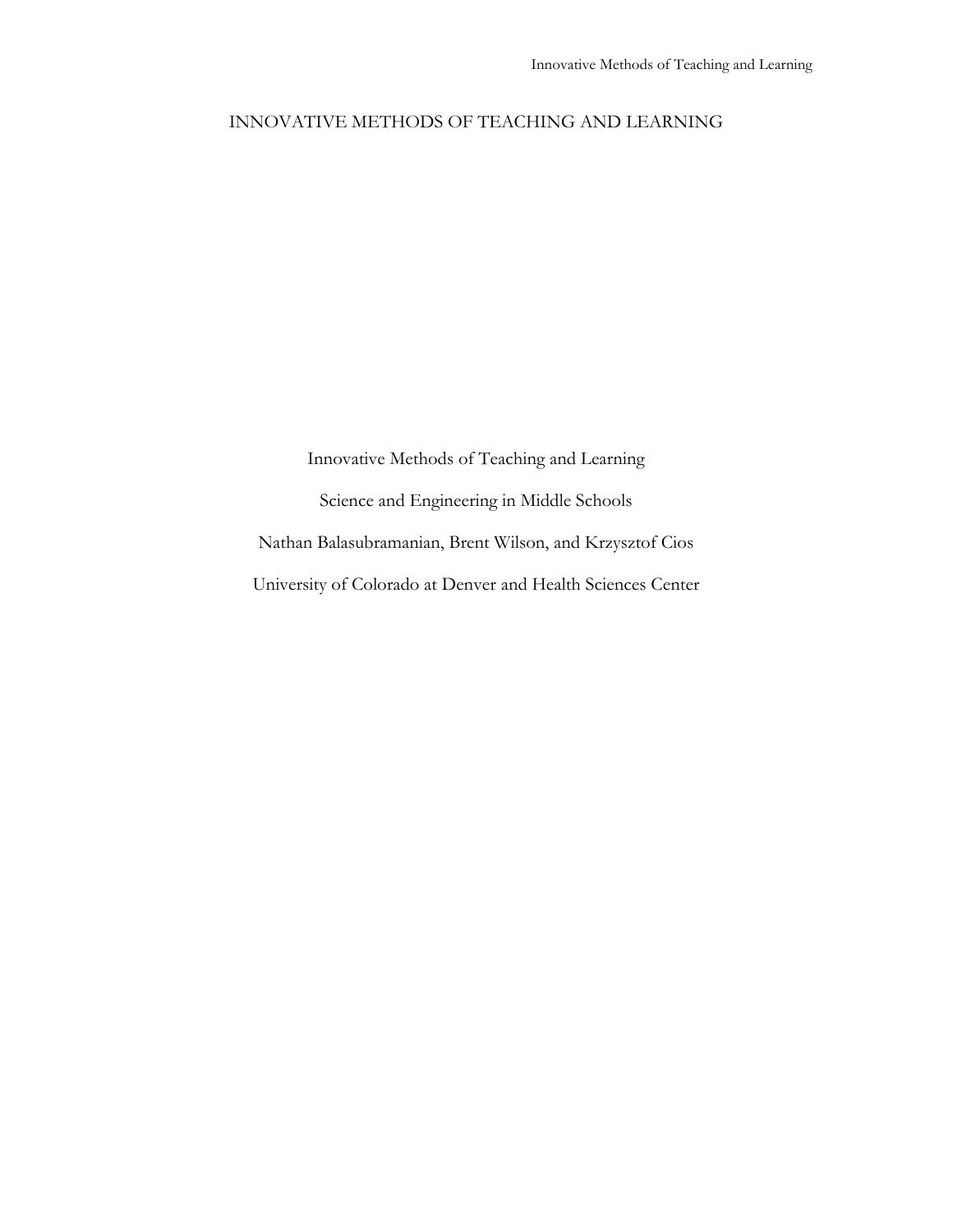### INNOVATIVE METHODS OF TEACHING AND LEARNING

### SCIENCE AND ENGINEERING IN MIDDLE SCHOOLS

## **Extended Abstract**

*Interactive learning environments*, referred to as *games* in our design due to their unique features, can direct, facilitate, and assess middle-school students learning of specific domain knowledge and concepts in *science*, *technology*, *engineering*, *and mathematics* (STEM). The modular self-contained easily accessible multi-player online games are called *structured-scenario online games* (cited as STRONG) because they use challenging scenarios to engage middle-school students and provide them control over their learning environment. From their review of literature over a period of 28 years, Randel et al. (1992) concluded that gaming could be used effectively to provoke interest, teach domain knowledge, and shore up retention in math, physics, and language arts when specific instructional objectives were targeted. Besides us, the knowledge engineers for STRONG include a small focus group of middle and high school students and teachers. Using developmentally appropriate STEM concepts and standards outlined in the *Benchmarks for Science Literacy* (1993), we develop appropriate scenarios that might interest both resource-deprived and resource-affluent learners in their preparation for active inquiry learning.

Hands-on inquiry learning without domain knowledge merely entertains students and results in their inadequate conceptual understanding. Many resource-deprived students reach schools with limited cognitive skills and are consequently less motivated. Direct instruction to impart domain knowledge in sterilized learning environments leaves learners unenlightened and unable to see its real-world relevance (Wilson, 1997). To cope with this reality, we describe a framework that seeks to immerse all learners in a progression of guided inquiry hands-on activities to facilitate their conceptual STEM understanding, starting with STRONG. McDonald and Hannafin (2003) noted that web-based games promote higher order learning outcomes and understanding because they increase meaningful dialogue among the students and help identify students' misconceptions, both of which are not easily obtained in traditional classrooms without conscious teacher mediation. Likewise, the question prompts in STRONG guide the thinking of players navigating through cliffhangers and chains of events during play.

As the first task for all students, STRONG is designed to increase the domain knowledge and motivation of all learners by stimulating thoughtful conversations in nonthreatening low stress high challenge small-group settings. Although STRONG might only succeed in eliciting students' rudimentary and incomplete conceptual understanding, with rekindled intentionality and better domain knowledge afforded to the players, it launches them into active inquiry learning. STRONG requires minimal teacher intervention during play because students' written responses in text box fields are recorded, processed, and assessed continuously during the 15-20 minutes of play. Using a six-step data mining and knowledge discovery process, the underlying STRONG system architecture uses embedded fuzzy logic and machine learning techniques to provide necessary feedback to the learners' based on their text field responses. Such dynamic feedback to players promotes their active learning (Cios et al., 1998).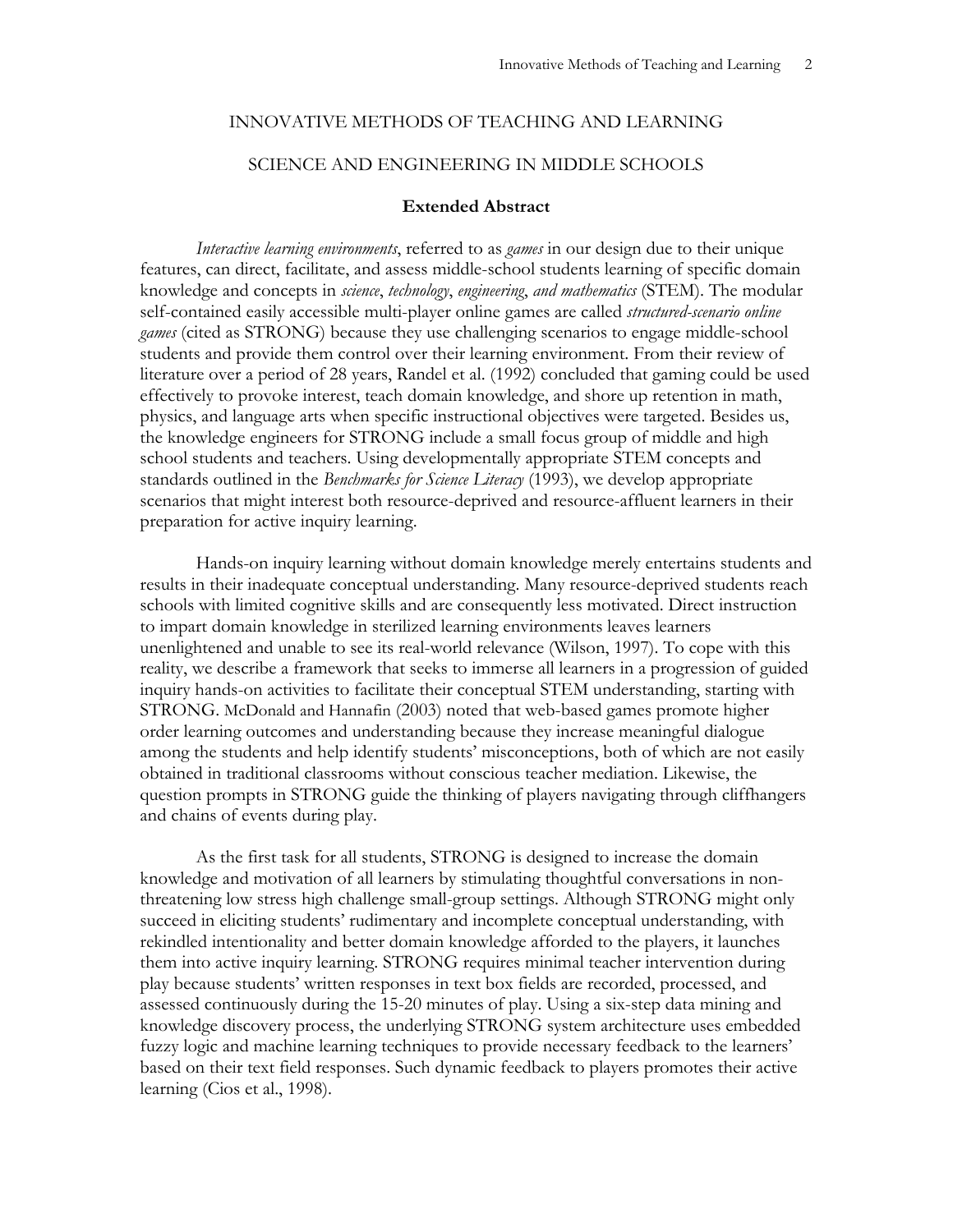Students learn because of their active engagement, increased self-efficacy, meaningful dialogue, dynamic feedback, and improved cognitive skills afforded through STRONG. As knowledge engineers, we recognize other considerations that might impact the benefits of using STRONG such as players' limited pre-existing computer skills, teacher bias towards learning methods, and possible conflict between game and learning objectives cited by Mitchell and Savill-Smith (2004). Promoting students' problem-solving and decision-making abilities through STRONG in their critical developmental years of schooling will empower the students and provide them with a solid foundation in STEM, a foundation from which they can develop their lifelong learning goals.